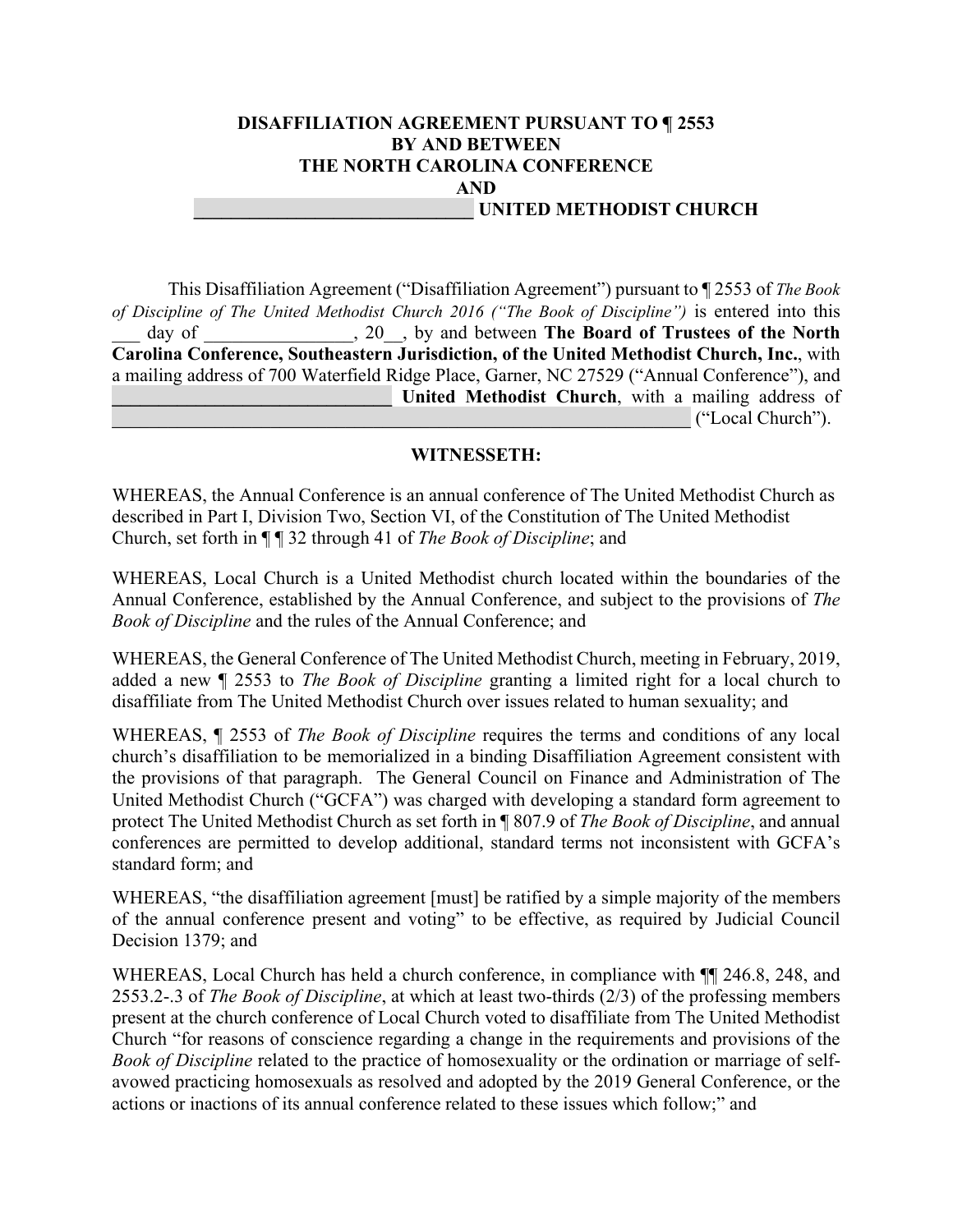WHEREAS, pursuant to ¶ 2501.1 of *The Book of Discipline*, Local Church holds its real and personal, tangible and intangible property "in trust for The United Methodist Church and subject to the provisions of its *Discipline;*" and

WHEREAS, property subject to  $\P$  2501.1 "can be released from the trust, transferred free of trust or subordinated to the interests of creditors and other third parties only to the extent authority is given by *The Book of Discipline*" (¶ 2501.2); and

WHEREAS, ¶ 2553 provides a specific process by which the Annual Conference can release property subject to ¶ 2501.1 from the trust imposed by that paragraph once all the requirements of ¶ 2553 and the Disaffiliation Agreement entered into by the parties have been satisfied; and

WHEREAS, ¶ 2553.4 permits the Board of Trustees of the Annual Conference, with the advice of the cabinet, the annual conference treasurer, the annual conference benefits officer, the director of connectional ministries, and the annual conference chancellor, to establish additional, standard terms that are not inconsistent with the standard form of said paragraph for a local church to disaffiliate, which terms shall be memorialized in the binding Disaffiliation Agreement; and

WHEREAS, Local Church and Annual Conference wish to (1) resolve all matters between them, and Local Church wishes to acquire from Annual Conference all of Annual Conference's interest, on behalf of The United Methodist Church, in the real and personal, tangible and intangible property held by Local Church and (2) comply with the requirements of ¶ 2553 and Judicial Council Decision 1379.

NOW, THEREFORE, in consideration of the foregoing and all the mutual covenants herein contained, and for other good and valuable consideration, the receipt and sufficiency of which is hereby acknowledged, Local Church and Annual Conference agree as follows:

- 1. Conditions Precedent. Local Church and Annual Conference acknowledge and agree:
	- a. *Church Conference Vote*. At least two-thirds (2/3) of the professing members present at a church conference of Local Church must vote to disaffiliate from The United Methodist Church "for reasons of conscience regarding a change in the requirements and provisions of the *Book of Discipline* related to the practice of homosexuality or the ordination or marriage of self-avowed practicing homosexuals as resolved and adopted by the 2019 General Conference, or the actions or inactions of its annual conference related to these issues which follow." The church conference vote on disaffiliation must be taken by written ballot. Local Church must provide documentation, to the satisfaction of Annual Conference, which evidences the result of the disaffiliation vote taken at the church conference. Such documentation must be certified by an authorized officer of Local Church and is attached to this Disaffiliation Agreement and labeled as "Exhibit A."
	- b. *Annual Conference Vote*. This Disaffiliation Agreement must be "ratified by a simple majority of the members . . . present and voting" at a duly-called session of Annual Conference, as required by Judicial Council *Decision* 1379 and ¶ 2529.1*b*(3).

Should either of the above not occur, this Disaffiliation Agreement shall immediately become null and void.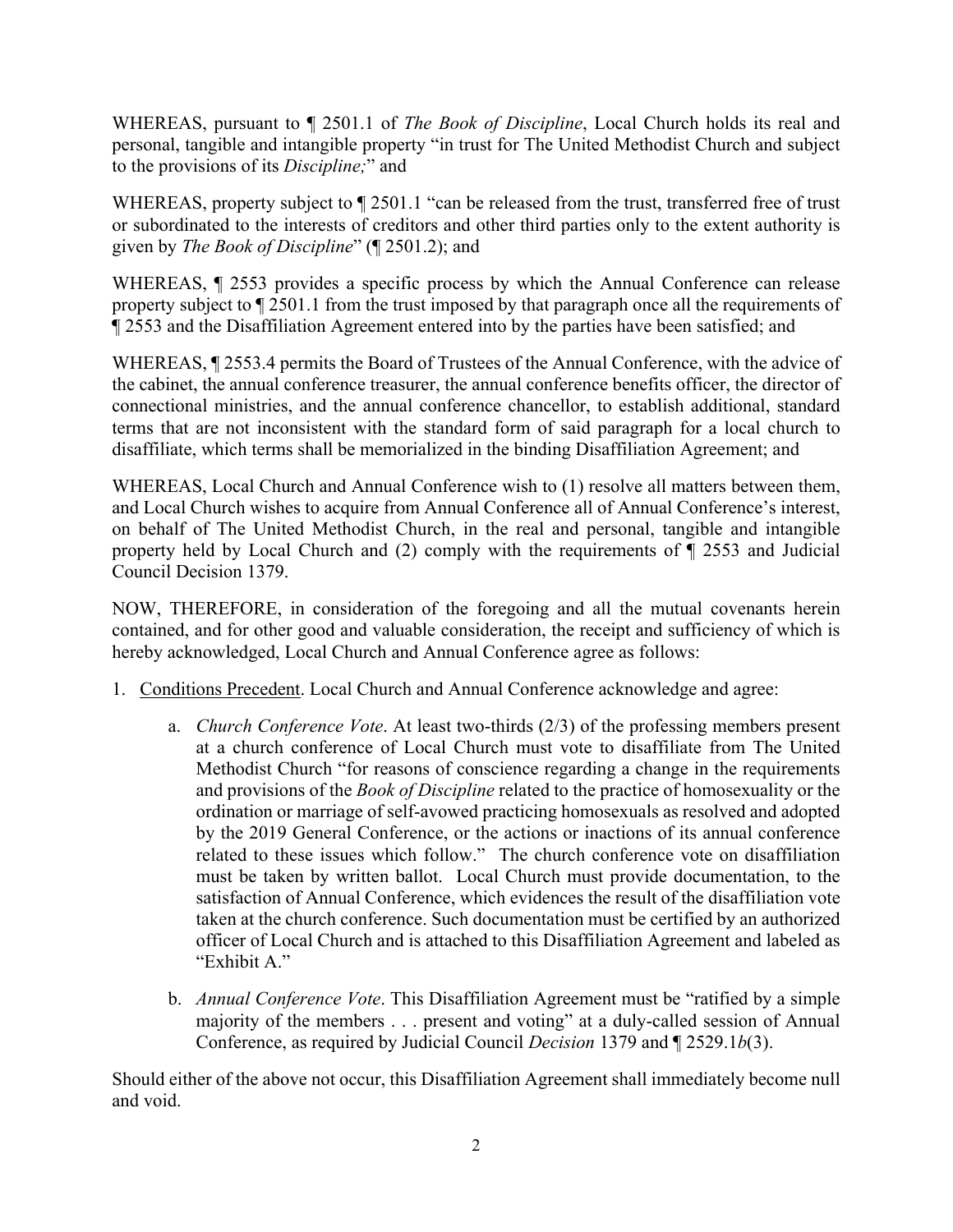2. Mutual Recognition. Annual Conference and Local Church hereby acknowledge and recognize one another based on the following commitments:

- a. Each recognizes Christ in the other and agrees that Annual Conference and Local Church and their respective members are constituent members of the one, holy, catholic and apostolic church as expressed in the Scriptures, confessed in the Church's historic creeds, and attested to in our common doctrinal standards rooted in our shared history;
- b. Though Annual Conference and Local Church have agreed to part ways, each acknowledges that the other is seeking to faithfully discern the will, and actively participate in the ministry, of Christ, and each commits to look for the fruit of God's Spirit in the ministry and mission of the other;
- c. When Jacob and Laban parted ways after being one family for decades, they did so by saying, "The Lord watch between you and me, when we are absent one from the other, ... remember that God is witness between you and me." (Genesis 31:49-50). When disagreements would arise over the years between Jacob and Laban, they would part by saying these words to one another so that God would watch over how they regarded, related to and spoke about one another. In this parting of the ways, Annual Conference and Local Church similarly ask that the Lord watch over both parties, and both parties pledge to treat and speak about each other as a witness to the world that though we disagree, we recognize and affirm God's grace and blessing and will refrain from words and actions that seek to undermine one another's ministry.
- d. Each party agrees that it will faithfully and carefully follow doctrinal standards consistent with the Articles of Religion of The Methodist Church, the Confession of Faith of the Evangelical United Brethren Church, and the General Rules of the Methodist Church, as set out in § 104 of the UM Discipline.

3. Applicability of ¶ 2501. Local Church acknowledges and agrees that pursuant to ¶ 2501 of *The Book of Discipline*, Local Church holds all property, real and personal, tangible and intangible, in trust for the benefit of The United Methodist Church.

4. Date of Disaffiliation. Should Local Church timely comply with all of its obligations as set forth herein, Local Church's disaffiliation from The United Methodist Church will be effective on . 20 ("Disaffiliation Date"). Such Disaffiliation Date must be subsequent to the Annual Conference's ratification referenced in Section 1 above.

5. Local Church's Obligations. Unless a different date is specified, Local Church shall, by no later than the Disaffiliation Date, do the following:

- a. *Payments*. Prior to the Disaffiliation Date, Local Church shall pay to Annual Conference, in a manner specified by Annual Conference, the following:
	- i. Except to the extent set forth herein, Local Church shall have the right to retain its real and personal, tangible and intangible property without charge. If and to the extent any property, including real or personal property, endowments, memorial bequests or donations, is restricted to ownership by a United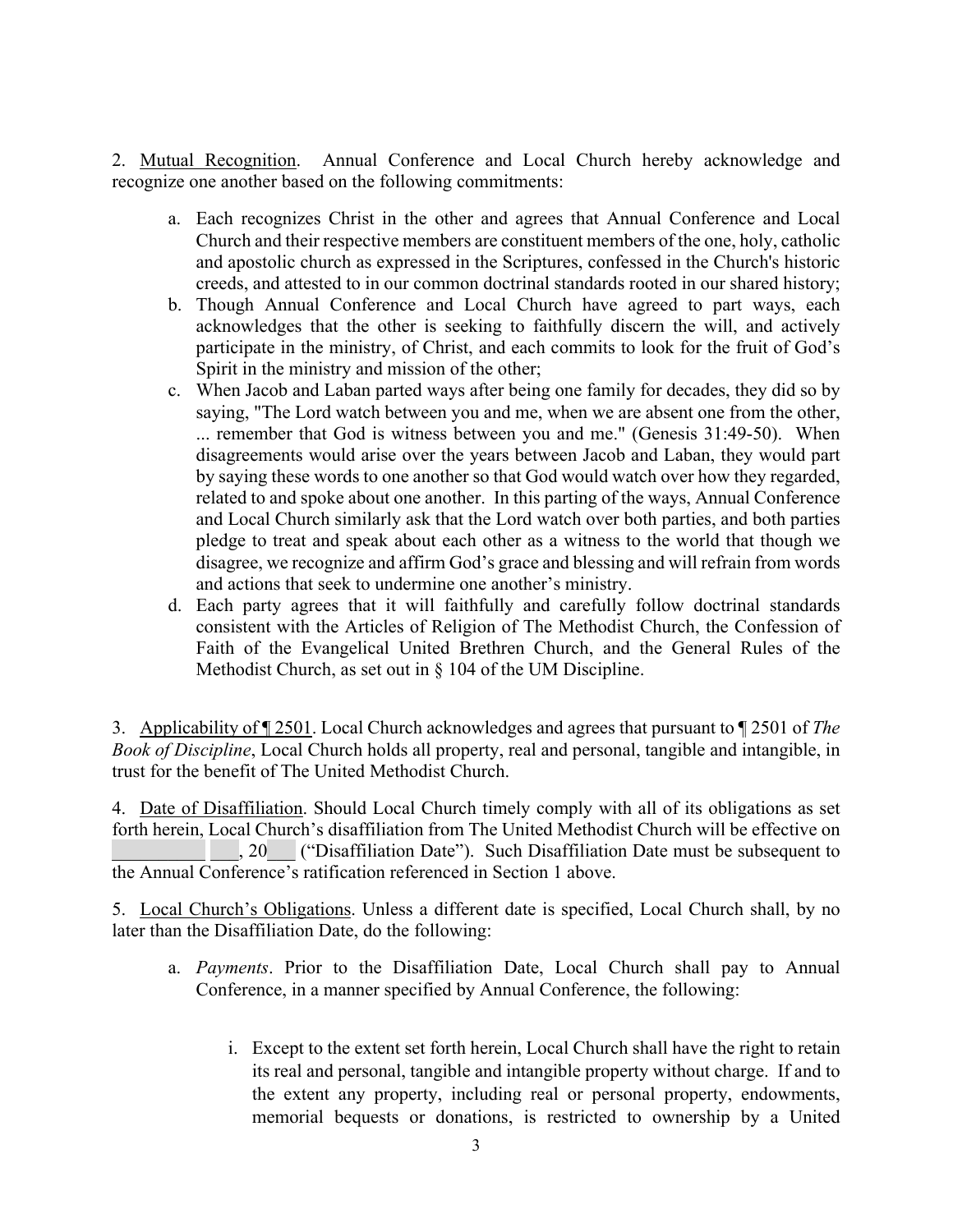Methodist-affiliated entity or to use for a United Methodist purpose, or if the property is subject to a reverter clause that would be triggered by the contemplated transfer, Local Church and Annual Conference shall negotiate in good faith to reach an appropriate arrangement with regard to the ownership of such property that takes into account the specific circumstances and interests of all involved parties. All costs relating to Local Church's retention of its property pursuant to this Subsection 5(a)(i) will be borne by Local Church.

- ii. Any unpaid apportionments for the twelve (12) months immediately prior to the Disaffiliation Date, as calculated by Annual Conference, totaling \$ (less any apportionment remittances during the twelve months preceding the effective date);
- iii. An additional twelve (12) months of apportionments, as calculated by Annual Conference, totaling \$ ;
- iv. An amount equal to Local Church's pro rata share, as determined by Annual Conference, of Annual Conference's unfunded pension obligations, based on the Annual Conference's aggregate funding obligations as determined by the General Board of Pension and Health Benefits using market factors similar to a commercial annuity provider, totaling \$  $\hspace{1.5cm}$ ;
- v. Any prior year pension and health insurance outstanding balances, as recorded in the permanent records of the Annual Conference's Board of Pension and Insurance Committee, totaling \$  $\qquad \qquad$  (as of  $\qquad / \qquad$ );
- vi. Prior to the Disaffiliation Date, Local Church shall notify in writing any Annual Conference- or United Methodist Church-affiliated individuals or entities to which it has any current financial obligations of its plans to disaffiliate and the expected Disaffiliation Date, including without limitation Annual Conference's affiliated United Methodist Foundation, Inc., Board of Missions, Inc., and The General Board of Global Ministries of The United Methodist Church ("Releasees"). Prior to the Disaffiliation date, Local Church shall:
	- 1) Release Releasees from their guarantees or pledges or commitments to make future payments or grants to Local Church of any kind; and
	- 2) Repay Releasees the outstanding balance of any loan or indebtedness due to Releasees, and provide notice to Annual Conference that such loan has been repaid.
- b. *Other Liabilities*. Local Church shall either satisfy all of its debts, loans, and liabilities, or assign or transfer such obligations to its new entity. Local Church must provide sufficient documentation of same to Annual Conference.
- c. *Intellectual Property*. Local Church shall cease all use of "United Methodist," the Cross & Flame insignia, and any other intellectual property of the denomination and Annual Conference, including the removal of all signage containing the same.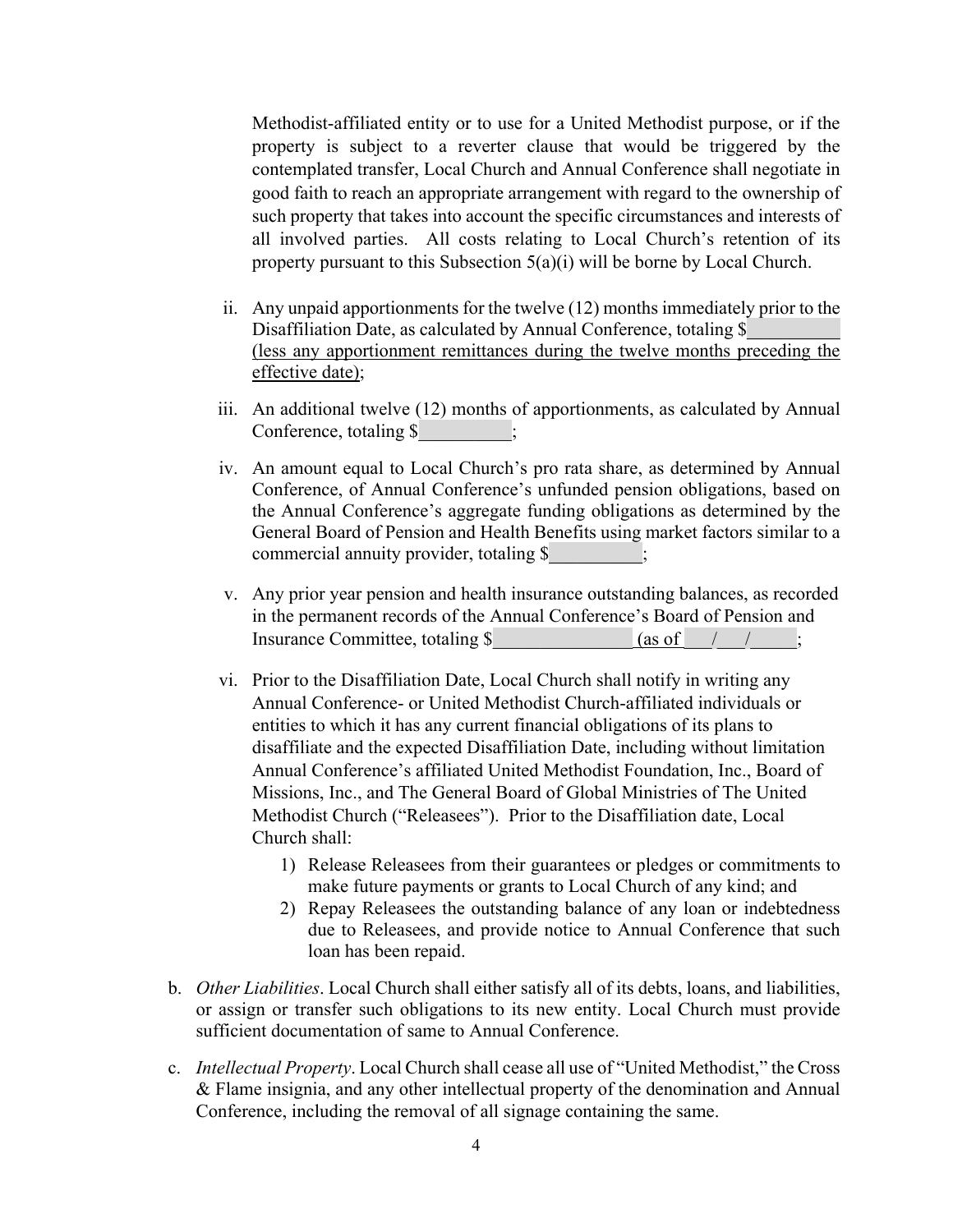- d. *Group Tax Exemption Ruling*. As of the Disaffiliation Date, Local Church shall cease to use, and also shall ensure that any affiliates of Local Church which have been included in the group tax exemption ruling shall cease to use, any and all documentation stating that Local Church is included in the denomination's group tax exemption ruling administered by the General Council on Finance and Administration of The United Methodist Church. The Annual Conference shall inform GCFA's Legal Services Department (legal@gcfa.org) of the Disaffiliation Date, and Local Church and any of its affiliates which have been included in the group tax exemption ruling will be removed as of said date.
- e. *Indemnification.* Local Church shall defend, hold harmless and indemnify Annual Conference and its affiliates and their respective officers, trustees, directors, employees and agents, members, attorneys and assigns and affiliates ("Indemnitees"), against any and all claims, liabilities, damages or judgments asserted against, imposed upon, or incurred by Indemnitees, including reasonable attorneys' fees, that result from, arise out of, or relate to (a) any failure by Local Church to comply with any terms and conditions of this Agreement; and (b) any other acts or omissions of Local Church or its successor entities, or their agents, officers, representatives, members, trustees, directors, employees, attorneys or assigns, at any time prior to or subsequent to the Disaffiliation Date. This right of indemnity for actions of Local Church before the Disaffiliation Date includes, but is not limited to, any claim or liability that arises from claims against an Annual Conference due to the relationship of Local Church to a Boy Scout Unit, sexual harassment or assault allegations, boundary line or property use disputes, employment issues, negligence, tax matters, etc. The obligations imposed upon Local Church by this paragraph shall be contingent upon Annual Conference giving prompt notice to Local Church of any claim asserted against Annual Conference, providing Local Church with all necessary information and affording Local Church the opportunity to participate in the defense of the claim in timely fashion. Local Church shall keep Annual Conference reasonably informed regarding the status of any thirdparty claim and shall provide Annual Conference with any information or data reasonably requested by Annual Conference in connection with the handling and defense of such third-party claim.
- f. *Insurance Coverage.* Local Church, its successors and assigns shall be responsible for maintaining insurance that covers Local Church, its officers, trustees, directors, employees, volunteers and agents, and their activities on Local Church's behalf ("Local Church Insureds") for all relevant times prior to the transfer, including coverage for property, casualty, automobile, worker's compensation, sexual misconduct, and professional malpractice ("Liability Insurance Coverage"), at no less than the levels of coverage recommended by Annual Conference for local United Methodist churches of the size and circumstances comparable to those of Local Church. Local Church shall provide Annual Conference with certificates of such insurance coverage prior to the Disaffiliation Date. If available for a commercially reasonable price, Local Church shall purchase a reporting endorsement or "tail end coverage" for all Liability Insurance Coverage that continues and maintains such coverage, either in the form of prior acts coverage or as a tail policy, sufficient to cover Local Church Insureds for the period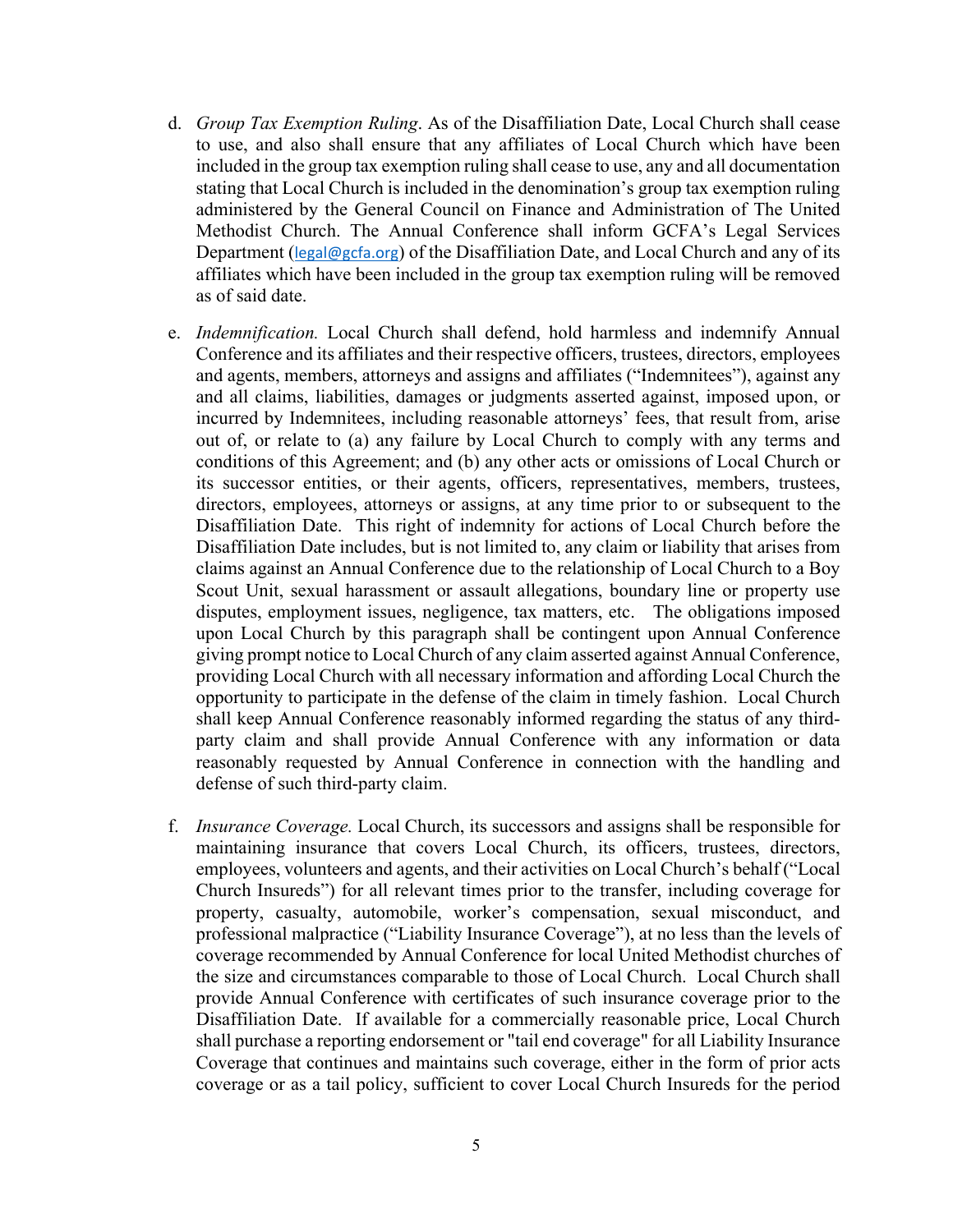prior to the Disaffiliation Date, and shall provide certificates of insurance for the same to Annual Conference.

- g. *Remnant Congregation.* Local Church shall cooperate with Annual Conference prior to the Disaffiliation Date in the Annual Conference's evaluation of the viability of any remnant of Local Church of those members who may not wish to disaffiliate, and the transfer of those members to other United Methodist churches. Such cooperation shall include, without limitation, providing Annual Conference with: (a) access to Local Church records concerning the church conference at which the disaffiliation vote was taken; (b) access to church records, membership rolls and contact information for all Local Church members; (c) the right to contact all Local Church members and to enter Local Church property at any time to speak with members; and (d) the right to call and conduct a meeting at Local Church, without interference of any kind, of those members who may wish to remain in the United Methodist connection.
- h. *Local Church Records, Archives, and Cemeteries.* 
	- i. Local Church shall transfer to Annual Conference said Local Church's archives and records in accordance with ¶ 2549.4 of *The Book of Discipline* and any successor paragraphs relating to closed United Methodist churches. Such records shall include, without limitation, church archives, membership rolls, contents of the cornerstone, other official and legal papers such as all trustee, committee, council and conference meeting minutes, and historical documents related to funerals, baptisms, and weddings.
	- ii. If Local Church has a cemetery or columbarium, Local Church agrees to properly maintain the same after disaffiliation, to comply with all applicable laws and regulations, and to permit continued access by visitors for any proper purpose, including without limitation the families and loved ones of United Methodist and other decedents whose remains are interred there.
- i. *Binding Effect.* The parties hereto agree that the terms and conditions of this Disaffiliation Agreement shall be binding upon, and inure to the benefit of, the parties hereto and their respective successors, agents, officers, representatives, members, trustees, directors, employees, attorneys and assigns.
- j. *Governing Law.* This Disaffiliation Agreement shall be interpreted, construed and enforced in accordance with the internal laws of the State of North Carolina without giving effect to any choice or conflict of law provision or rule (whether of the State of North Carolina or any other jurisdiction).
- k. *Venue.* The venue for any civil litigation between the parties hereto arising out of or resulting from this Disaffiliation Agreement is Wake County, North Carolina, and the parties hereto irrevocably submit themselves to the jurisdiction of the General Court of Justice in Wake County, North Carolina, and waive any right that they have or may have to any other jurisdiction.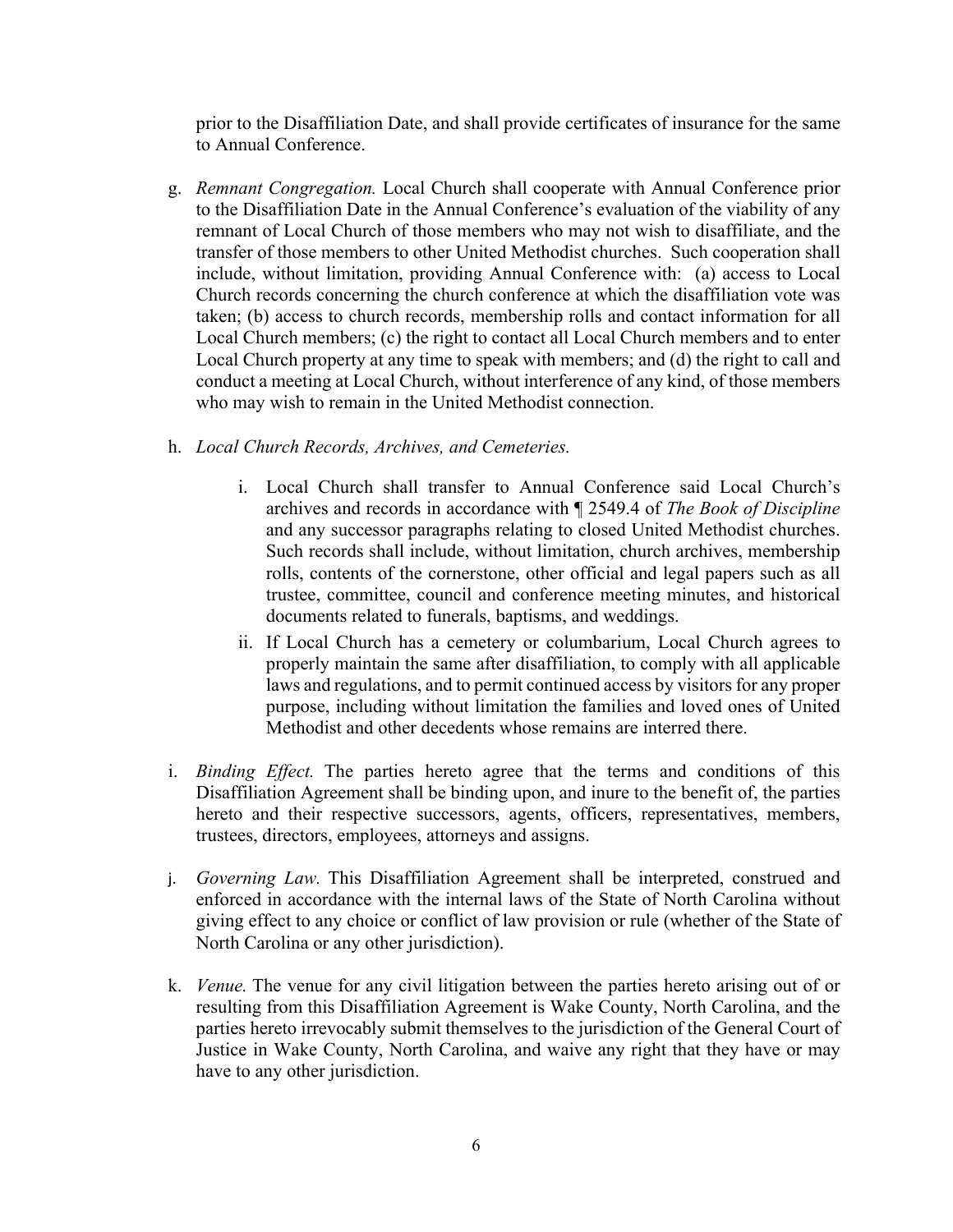- l. *Entire Agreement.* This Disaffiliation Agreement and the agreements and documents referred to herein set forth the entire understanding of the parties and supersede all prior agreements, whether oral or written, pertaining to the subject matter hereof and thereof. No provision of this Disaffiliation Agreement shall be modified except by a written instrument duly signed and acknowledged by each of the parties hereto.
- m. *Survival.* The provisions of Sections 5.j., 5.k., 5.l., 5.m., and 11 shall survive the termination of this Disaffiliation Agreement for any reason.
- 6. Organizational Transition. Local Church shall take all steps necessary, as of the Disaffiliation Date, to the satisfaction of Annual Conference:
	- a. To close or dissolve any legal entities related to Local Church;
	- b. To establish one or more new legal entities to effectuate its disaffiliation from The United Methodist Church; and
	- c. To settle, liquidate, or transfer all obligations and retained assets of such entities, as appropriate, to the new legal entity or entities.
- 7. Property. On the Disaffiliation Date, Local Church will have full ownership of the property and assets listed in Exhibit B attached to this Disaffiliation Agreement. The parties shall ensure all necessary transfers or other transactions relating to the above properties are completed prior to the Disaffiliation Date. Any costs resulting from such transfers or other transactions shall be borne by Local Church. Annual Conference shall fully cooperate with Local Church, as needed and applicable, to ensure that such transfers and other transactions convey all of Annual Conference's interest – both for itself and on behalf of The United Methodist Church – in the real and personal, tangible and intangible property of Local Church. Upon fulfillment by Local Church of all its obligations set forth in this Disaffiliation Agreement, Annual Conference shall execute a quitclaim deed similar in form to Exhibit C, attached, releasing all of Annual Conference's interest in the property to be transferred.

8. Release of Claims. Upon the completion of all of their respective obligations herein, Annual Conference and Local Church, for themselves and their agents, representatives, members, trustees, employees, successors, attorneys, and assigns, hereby fully and forever covenant not to sue each other, and release and discharge each other, and their current and former trustees, officers, representatives, employees, and assigns, in both their official and individual capacities, from any liability for any and all causes of action and claims, including any statutory or common law cause of action, tort or contractual claims, any claims for attorneys' fees, expenses and all other damages, whether known or unknown, foreseen or unforeseen, which Annual Conference or Local Church ever had, now has, hereafter may have or claim to have against any of the above-named entities or persons in any way arising out of their relationship with each other. The parties further represent they have no pending lawsuit, charge, complaint, or other action against each other. Notwithstanding the foregoing releases and covenants not to sue, the parties may take action to enforce this Disaffiliation Agreement in the proper jurisdiction and venue under this Agreement.

9. Time Limit. Should the Local Church fail to satisfy all of its obligations set forth herein by December 31, 2023, this Disaffiliation Agreement shall be null and void.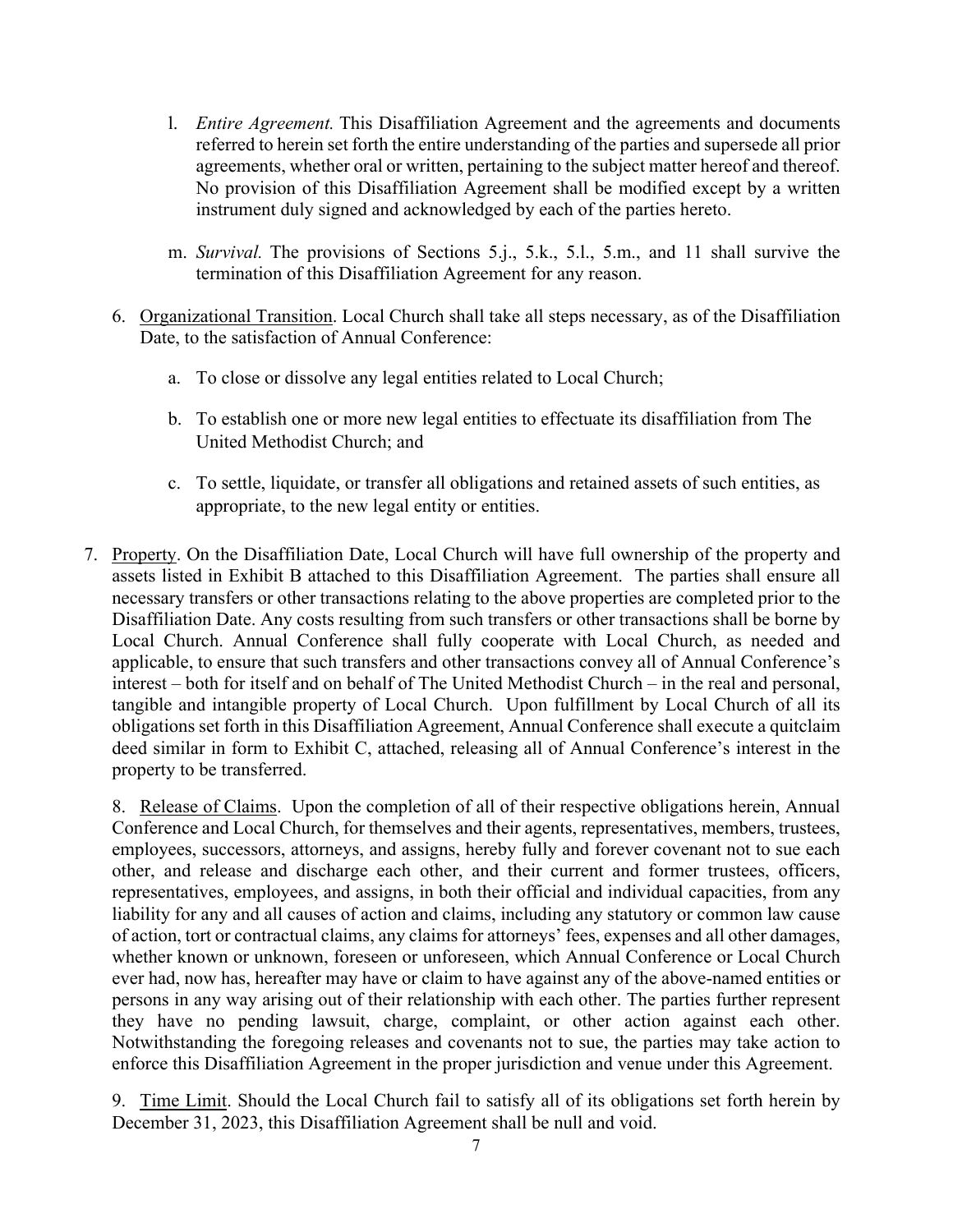10. Continuing as Plan Sponsor. Nothing in this Disaffiliation Agreement shall prevent Local Church, after the Disaffiliation Date, from continuing to sponsor benefit plans from the General Board of Pension and Health Benefits, to the extent permitted by federal law, and provided that Local Church has not expressly resolved that it no longer shares common religious bonds with The United Methodist Church.

11. Non-Severability. Each of the terms of this Disaffiliation Agreement is a material and integral part hereof. Should any provision of this Disaffiliation Agreement be held unenforceable or contrary to law, the entire Disaffiliation Agreement shall be deemed null and void.

IN WITNESS WHEREOF, the parties have duly executed this Disaffiliation Agreement as of the day and year first written above.

# **LOCAL CHURCH:**

| The Board of Trustees of                                                          |                                                                                | <b>United Methodist Church</b> |
|-----------------------------------------------------------------------------------|--------------------------------------------------------------------------------|--------------------------------|
| [If incorporated, use the corporate name and any two corporate officers may sign] |                                                                                |                                |
|                                                                                   |                                                                                |                                |
| $\rm\,By:$                                                                        | Date:                                                                          |                                |
| Name:                                                                             |                                                                                |                                |
|                                                                                   | Title: Chair of Board of Trustees [If incorporated, any two officers may sign] |                                |
|                                                                                   |                                                                                |                                |
| By:                                                                               | Date:                                                                          |                                |
| Name:                                                                             |                                                                                |                                |

# **ANNUAL CONFERENCE:**

Title:  $\overline{\hspace{1cm}}$  (officer) of Board of Trustees

**The Board of Trustees of the North Carolina Conference, Southeastern Jurisdiction, of the United Methodist Church, Inc.**

| By:               | Date: |
|-------------------|-------|
| Name: David Peele |       |
| Title: Chair      |       |

| By:                    | Date: |
|------------------------|-------|
| Name: Christine Dodson |       |
| Title: Treasurer       |       |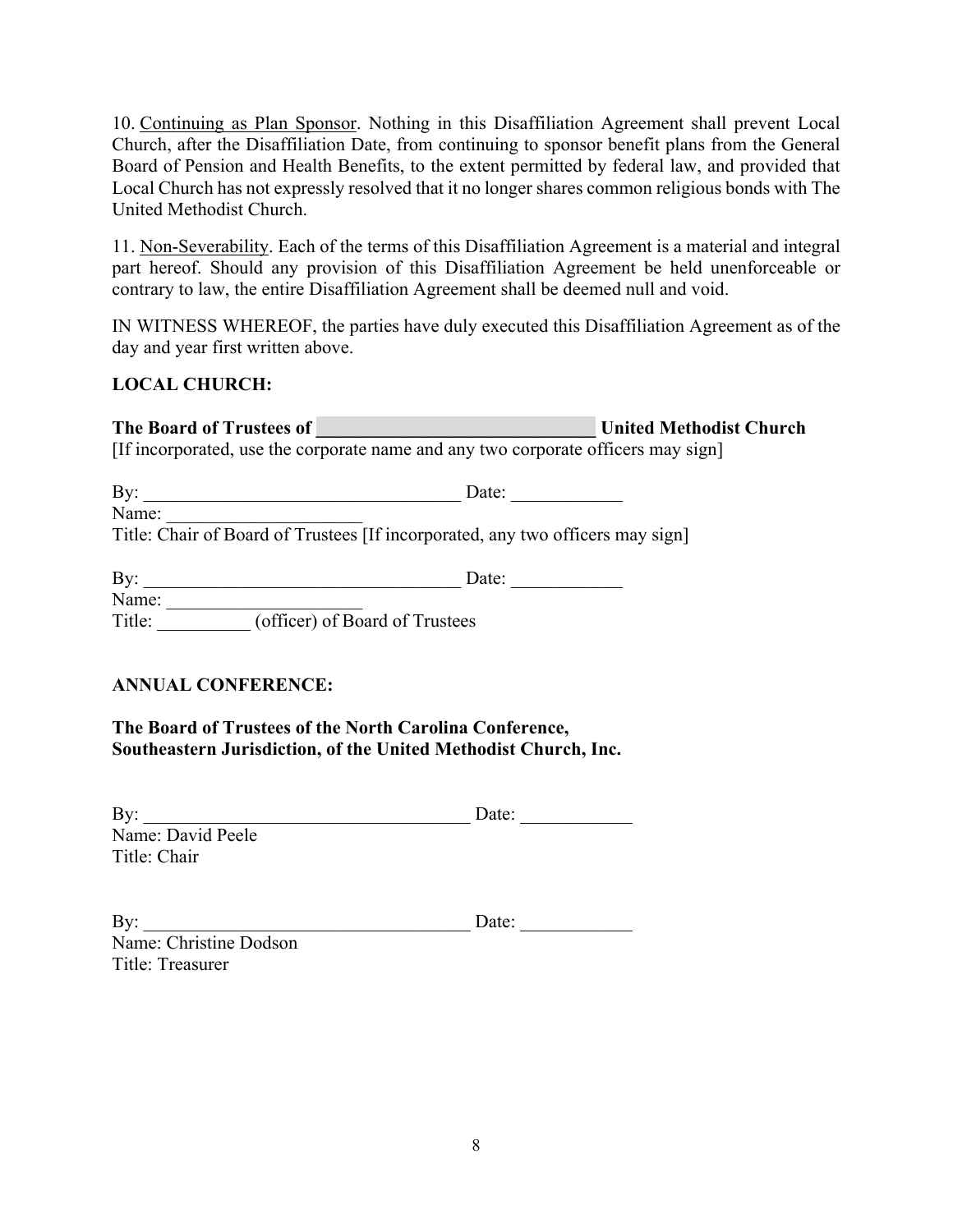# **EXHIBIT A CERTIFIED DOCUMENTATION OF VOTE BY LOCAL CHURCH CONFERENCE VOTE TO DISAFFILIATE**

**(Attached)**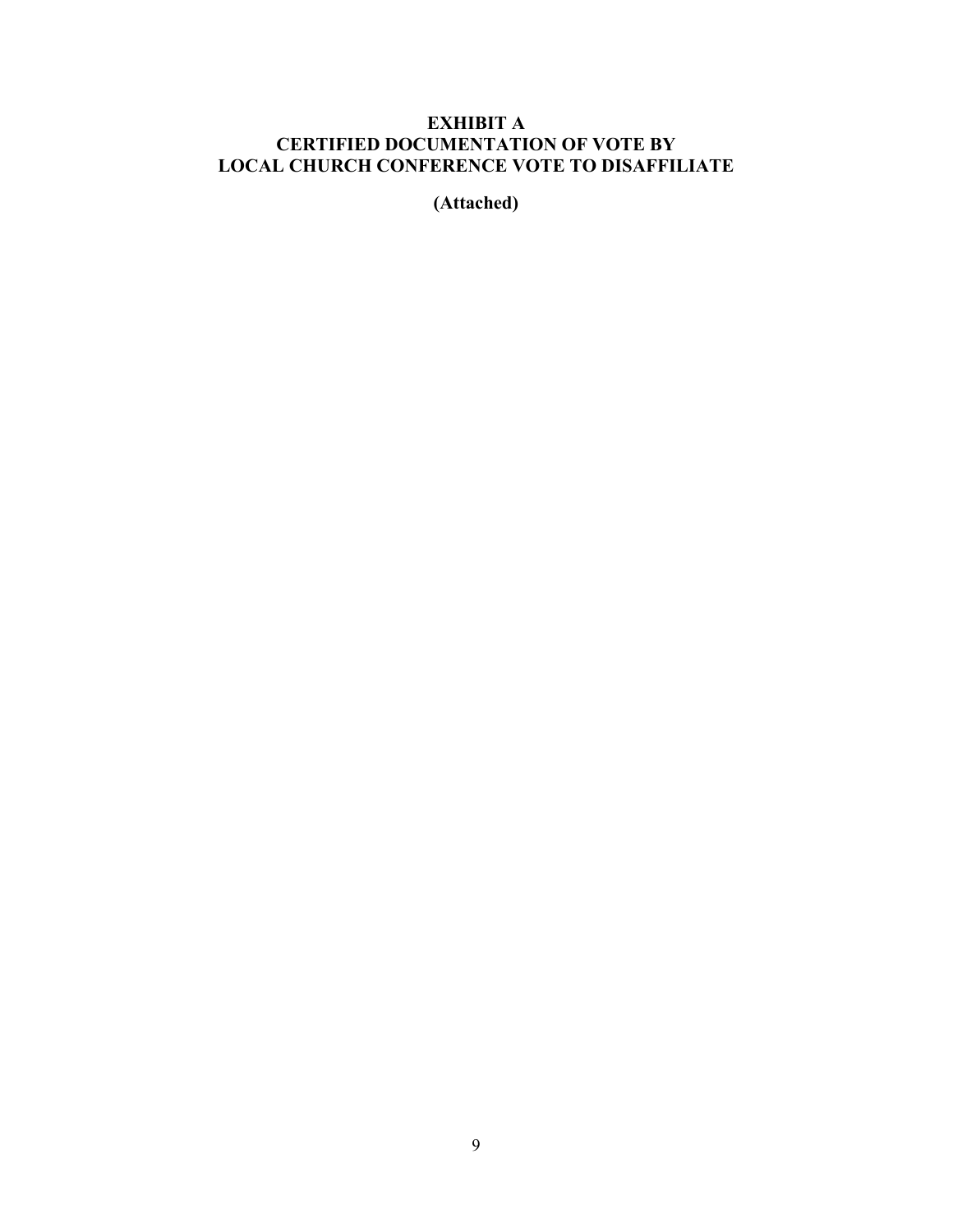## **EXHIBIT B DESCRIPTION AND LIST OF REAL AND PERSONAL PROPERTY TO BE TRANSFERRED UPON DISAFFILIATION DATE**

*List below (or attach separate sheet) all property to be transferred upon disaffiliation, to include but not limited to real estate, financial accounts, endowments, vehicles, etc.*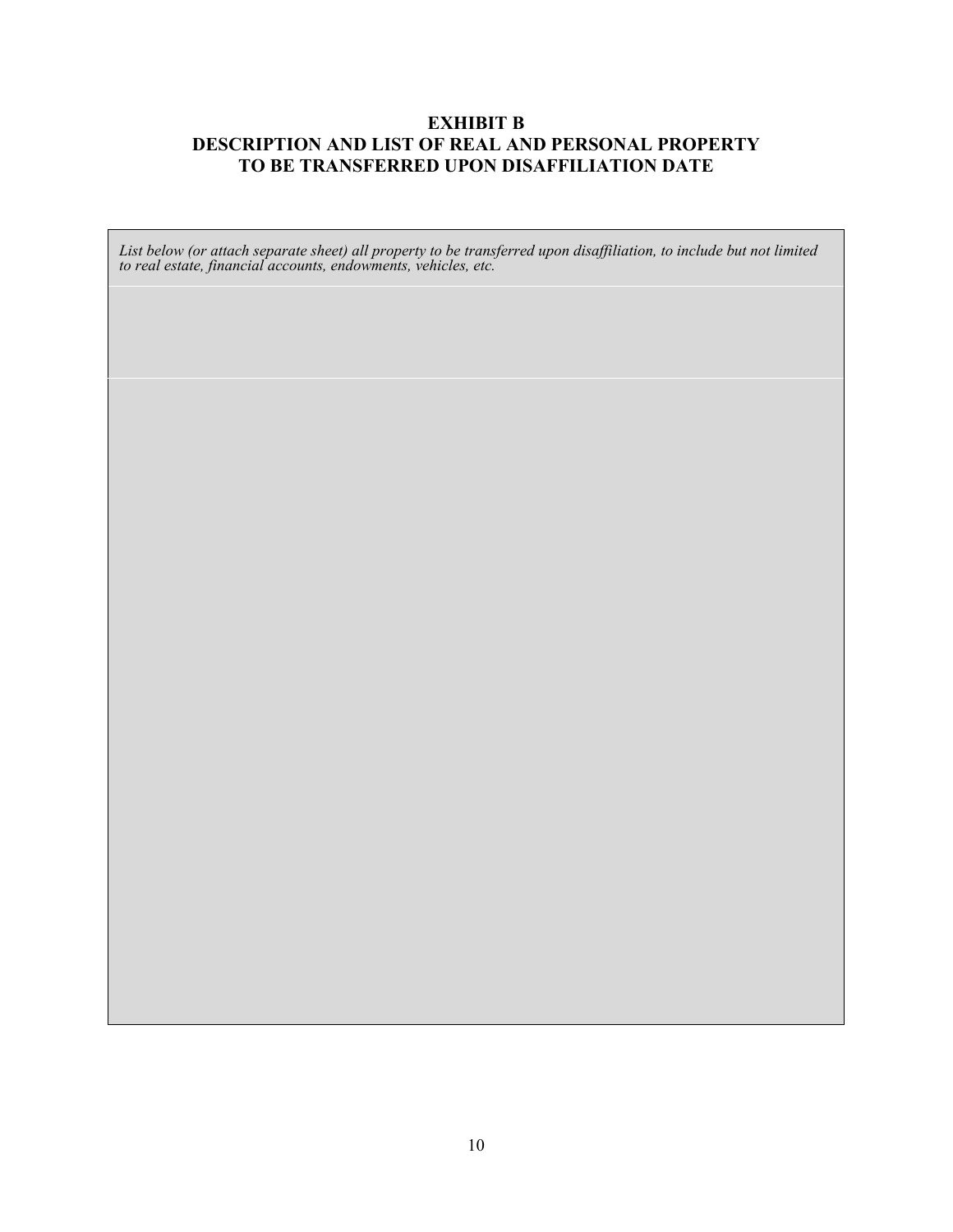## **EXHIBIT C FORM OF QUITCLAIM DEED**

**Prepared by and after recording Return to: Revenue Stamps: \$\_\_\_\_\_ Charlie Powers PIN Number: PIN Number: PIN Number: Poyner Spruill LLP Post Office Box 1801 Raleigh, North Carolina 27602** 

# **NORTH CAROLINA QUITCLAIM DEED**

**STATE OF NORTH CAROLINA**

**COUNTY OF \_\_\_\_\_\_\_\_\_\_\_\_\_** 

|                                                                     | <b>THIS DEED</b> is made as of the day of . 20, by <b>THE BOARD OF</b> |
|---------------------------------------------------------------------|------------------------------------------------------------------------|
|                                                                     | TRUSTEES OF THE NORTH CAROLINA CONFERENCE, SOUTHEASTERN                |
|                                                                     | JURISDICTION, OF THE UNITED METHODIST CHURCH, INC. ("Grantor"), with a |
| mailing address of 700 Waterfield Ridge Place, Garner, NC 27529, to |                                                                        |
| $\mathbf{a}$ , a set of $\mathbf{a}$                                | ("Grantee"), with a mailing address of                                 |
|                                                                     |                                                                        |

#### **WITNESSETH**

Grantor has bargained and sold, and by these presents does hereby bargain, sell and forever quitclaim unto the said Grantee, in fee simple those certain lots or parcels of land, situated in the township of \_\_\_\_\_\_, in the City/Town of \_\_\_\_\_\_\_\_, in \_\_\_\_\_\_\_\_\_\_\_\_\_\_\_County, North Carolina, and more particularly described as follows:

### **SEE SCHEDULE A ATTACHED HERETO AND MADE A PART HEREOF.**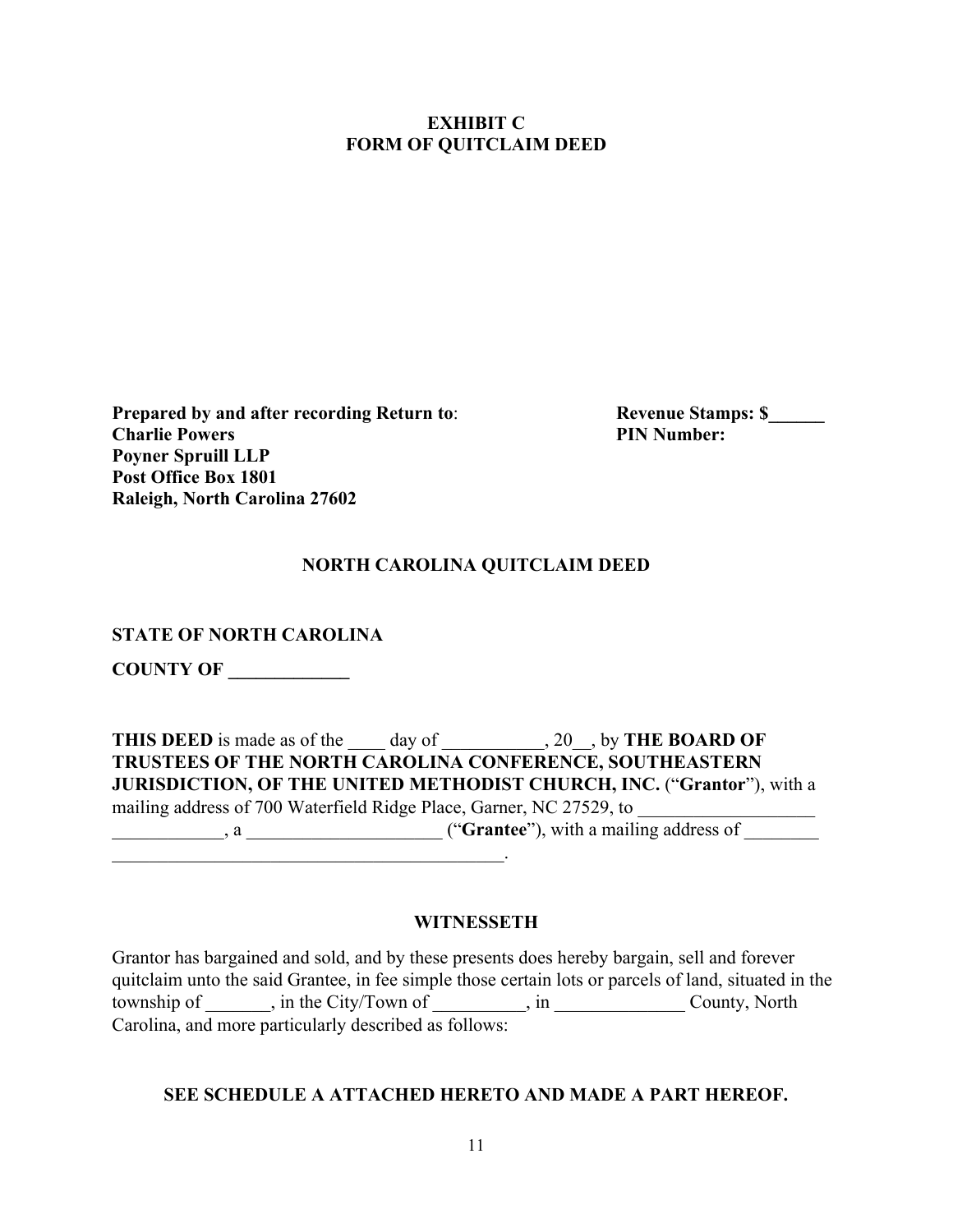**TO HAVE AND TO HOLD** the aforesaid lots or parcels of land and all privileges and appurtenances thereto belonging to the Grantee and its heirs, successors and/assigns in fee simple forever, free and discharged from all right, claim or interest of Grantor. Grantor states that the Property does not include the primary residence of Grantor.

The designation "Grantor", and "Grantee" as used herein shall include said named parties and their respective heirs, personal representatives, successors and assigns, and shall include the singular, plural, masculine, feminine or neuter as required by context.

IN WITNESS WHEREOF, the Grantor has executed this instrument, under seal, as of the day and year first above written.

# **The Board of Trustees of the North Carolina Conference, Southeastern Jurisdiction, of the United Methodist Church, Inc.**

| $\mathbf{By:}$        | (SEAL) |
|-----------------------|--------|
| Print Name:<br>Title: |        |
| $\rm\,By:$            | (SEAL) |
| Print Name:<br>Title: |        |

## STATE OF NORTH CAROLINA COUNTY OF \_\_\_\_\_\_\_\_\_\_\_\_\_\_\_\_

I certify that the following person(s) personally appeared before me this day, each acknowledging to me that he or she voluntarily signed the foregoing document for the purpose stated therein and in the capacity indicated:

 $\mathcal{L}_\mathcal{L} = \mathcal{L}_\mathcal{L} = \mathcal{L}_\mathcal{L} = \mathcal{L}_\mathcal{L} = \mathcal{L}_\mathcal{L} = \mathcal{L}_\mathcal{L} = \mathcal{L}_\mathcal{L} = \mathcal{L}_\mathcal{L} = \mathcal{L}_\mathcal{L} = \mathcal{L}_\mathcal{L} = \mathcal{L}_\mathcal{L} = \mathcal{L}_\mathcal{L} = \mathcal{L}_\mathcal{L} = \mathcal{L}_\mathcal{L} = \mathcal{L}_\mathcal{L} = \mathcal{L}_\mathcal{L} = \mathcal{L}_\mathcal{L}$ 

Date: \_\_\_\_\_\_\_\_\_\_\_\_\_\_, 20\_\_

| <b>Official Signature of Notary:</b> |          |
|--------------------------------------|----------|
| Notary's Printed or Typed Name:      | , Notary |
| Public                               |          |
| My Commission Expires:               |          |

(Official Seal)

# STATE OF NORTH CAROLINA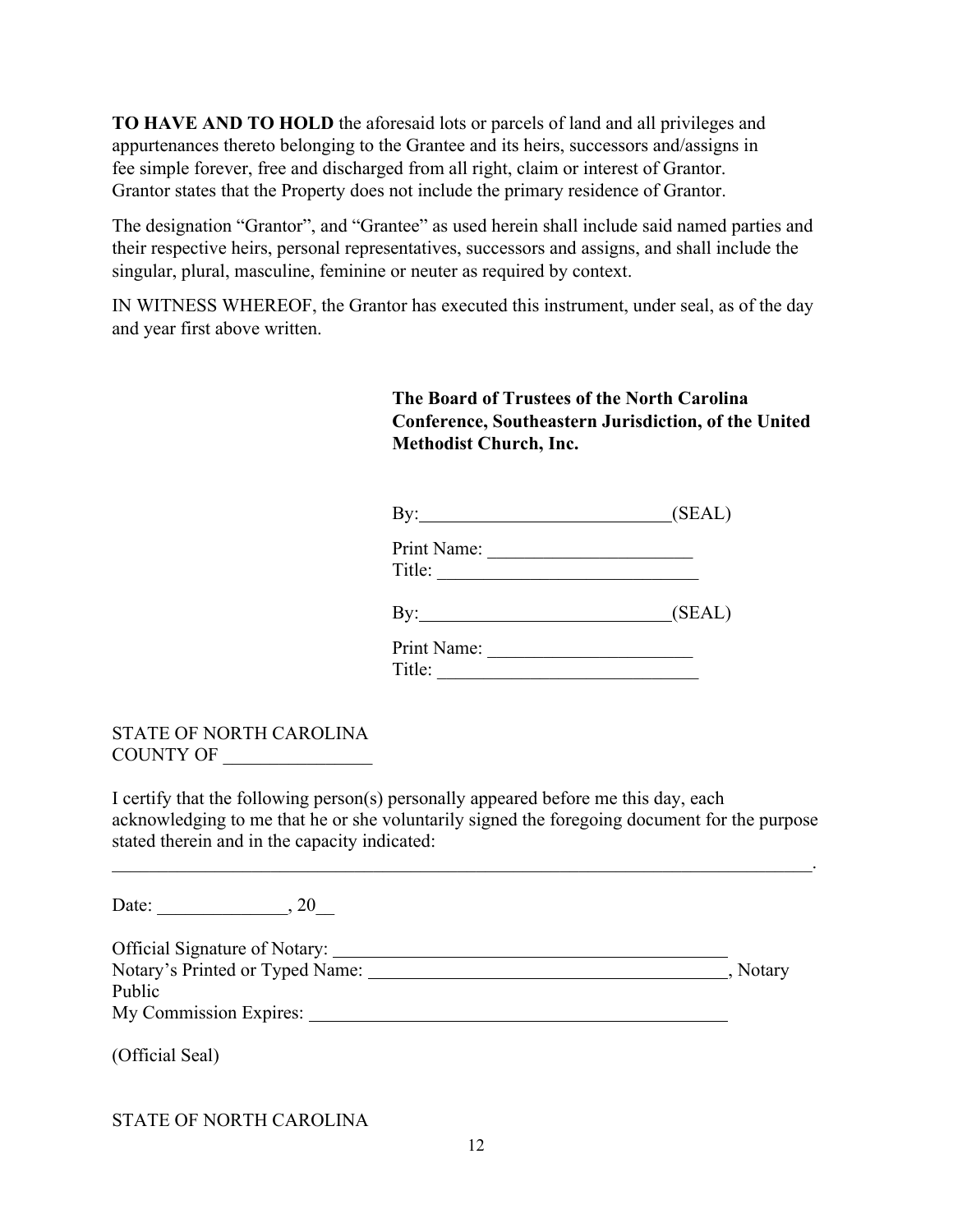COUNTY OF \_\_\_\_\_\_\_\_\_\_\_\_\_\_\_\_

I certify that the following person(s) personally appeared before me this day, each acknowledging to me that he or she voluntarily signed the foregoing document for the purpose stated therein and in the capacity indicated:

 $\mathcal{L}_\mathcal{L} = \mathcal{L}_\mathcal{L} = \mathcal{L}_\mathcal{L} = \mathcal{L}_\mathcal{L} = \mathcal{L}_\mathcal{L} = \mathcal{L}_\mathcal{L} = \mathcal{L}_\mathcal{L} = \mathcal{L}_\mathcal{L} = \mathcal{L}_\mathcal{L} = \mathcal{L}_\mathcal{L} = \mathcal{L}_\mathcal{L} = \mathcal{L}_\mathcal{L} = \mathcal{L}_\mathcal{L} = \mathcal{L}_\mathcal{L} = \mathcal{L}_\mathcal{L} = \mathcal{L}_\mathcal{L} = \mathcal{L}_\mathcal{L}$ 

| Date:<br>20                     |          |
|---------------------------------|----------|
| Official Signature of Notary:   |          |
| Notary's Printed or Typed Name: | , Notary |
| Public                          |          |
| My Commission Expires:          |          |

(Official Seal)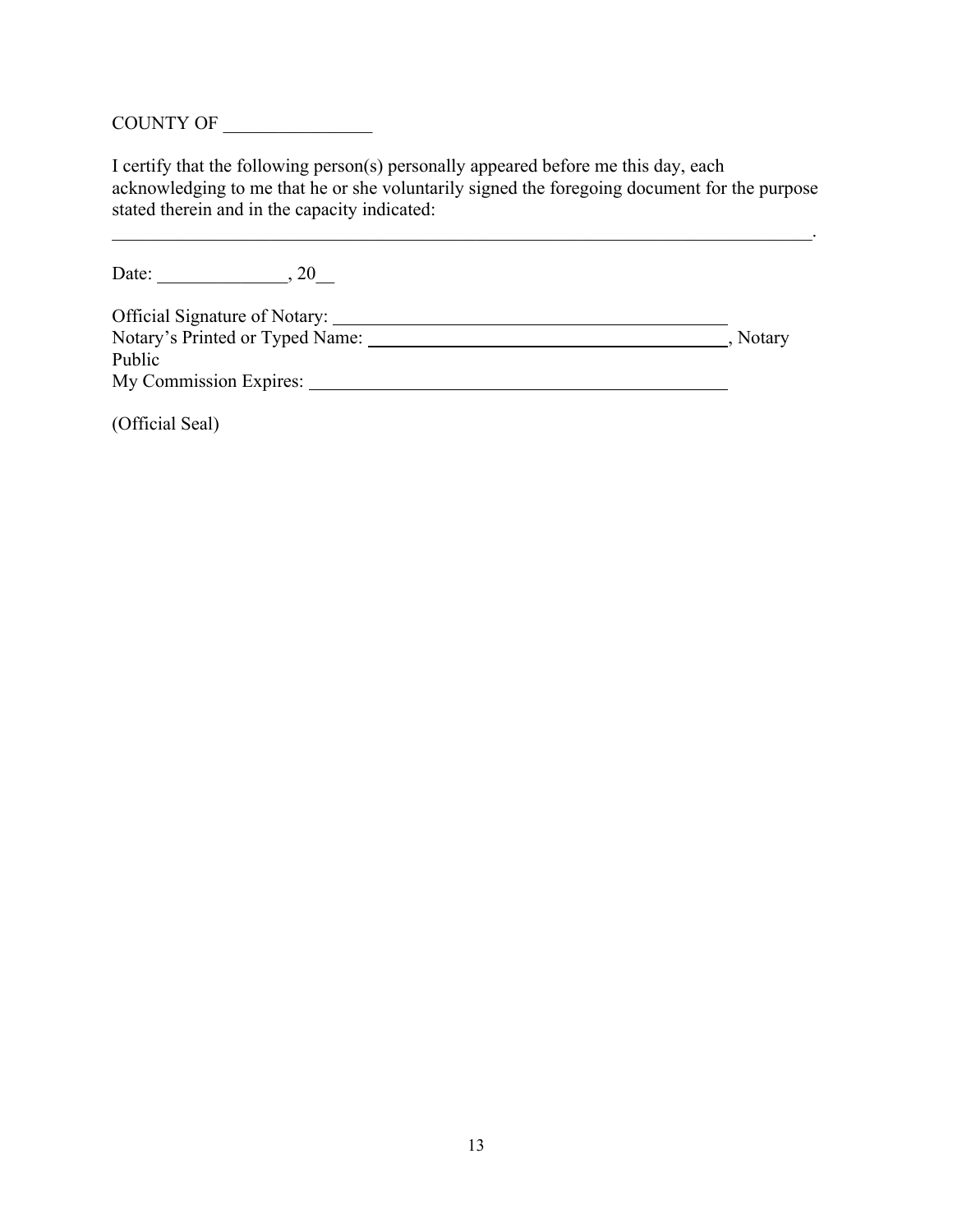I , Leonard Fairley, Resident Bishop of the North Carolina Conference, consent to the transfer of this property and hereby certify that the transfer of this property complies with the requirements of *The Book of Discipline of The United Methodist Church 2016.* 

 $\mathbf{By:}$ Leonard Fairley Resident Bishop of the Raleigh Area

State of North Carolina

County of \_\_\_\_\_\_\_\_\_\_

I certify that Leonard Fairley, who is known to me or proved to me on the basis of satisfactory evidence to be the person described, personally appeared before me this day and acknowledged that he is the Resident Bishop of the North Carolina Conference, and that he, as the Resident Bishop, being authorized to do so, voluntarily executed the foregoing instrument for the purpose stated therein.

Date:

Official Signature of Notary: \_\_\_\_\_\_\_\_\_\_\_\_\_\_\_\_\_\_\_\_\_\_\_\_\_\_\_\_\_\_\_\_\_\_\_\_\_

Notary's Printed or Typed Name: \_\_\_\_\_\_\_\_\_\_\_\_\_\_\_\_\_\_\_\_\_\_\_\_\_\_\_\_\_\_\_\_\_\_\_, Notary Public

My Commission Expires:

(Official Seal)